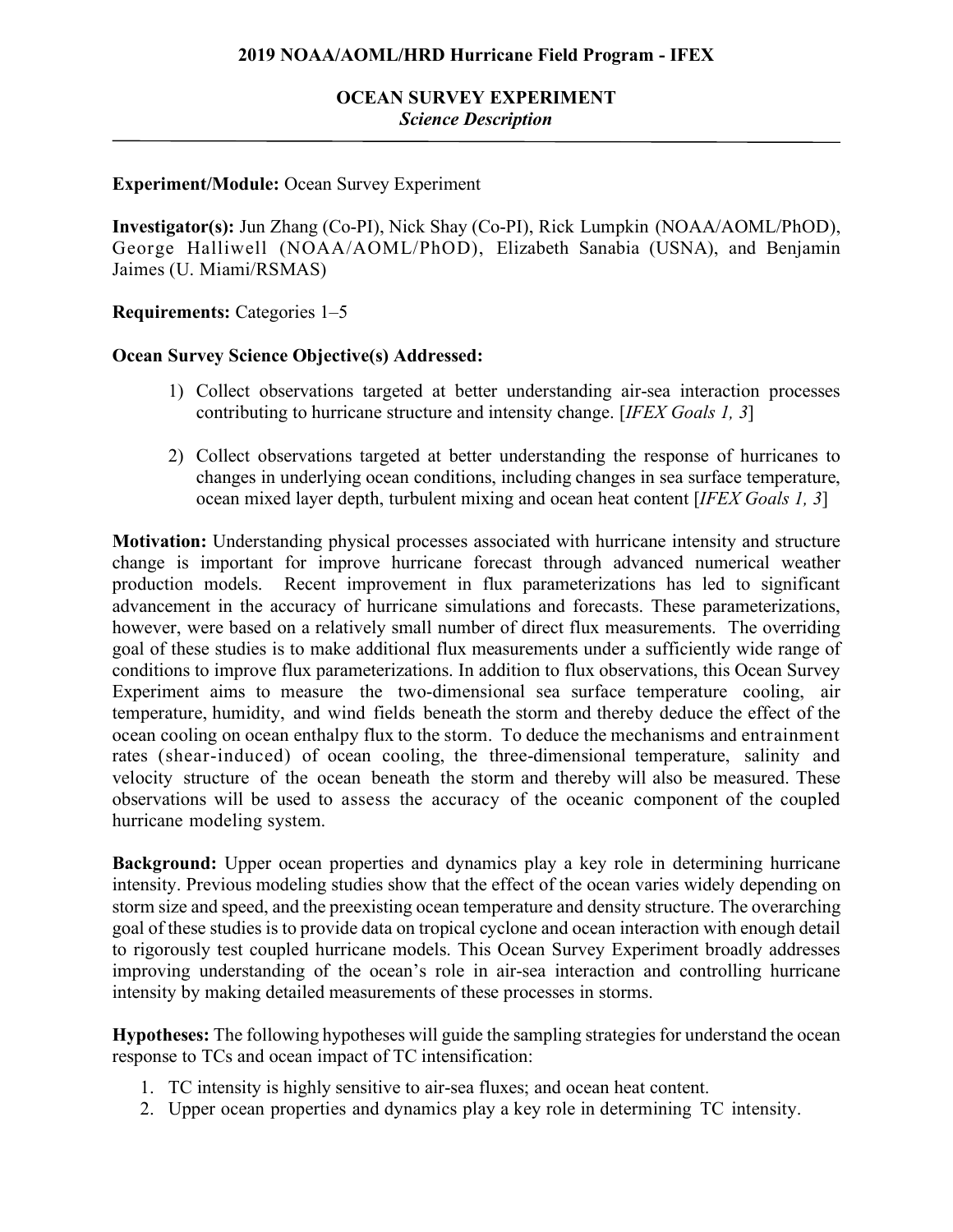**OCEAN SURVEY EXPERIMENT** *Science Description*

**Aircraft Pattern/Module Descriptions (see** *Flight Pattern* **document for more detailed information):** This multi-aircraft experiment is ideally conducted in geographical locales that avoid conflict with other operational requirements, for example, at a forward/eastward-deployed base targeting a storm not imminently threating the U.S. coastline. As an example, an optimal situation is shown in Fig. OC-1 for missions operating from St. Croix, USVI. A TC of at least minimal hurricane intensity is desired. In this example, the hypothetical storm remains within 600 n mi/1100 km (a reasonable maximum distance) for four days, and at no time is forecasted to be a threat to land, including the U.S. coast.



*Figure OC-1: Storm track with locations plotted every 12 hours. Range rings are 200 n mi relative to forward operating base at St. Croix, USVI (STX/TISX), and red line delineates storm locations within 600 n mi of STX. In this example, the storm center remains within 600 n mi for 4 days.*

**P-3 Pattern 1 (Pre-storm):** To establish the pre-storm upper ocean thermal and mass structure prior to a storm's arrival, a pre-storm expendable survey will be conducted. This mission will consist of deploying a large grid of AXCTDs/AXBTs to measure the threedimensional temperature and salinity fields. This flight would occur 48 hours prior to storm arrival, based primarily on the forecasted track, and optimally covers the forecast cone-of-error. A total of 50–60 probes would be deployed, depending on mission duration, and spaced approximate 0.5 deg. apart. The experiment is optimally conducted where horizontal gradients are relatively small, but AXCP probes may be included if significant gradients (and thus currents) are expected to be observed. Either P-3 aircraft (when both available) may be used as long as it is equipped with ocean expendable data acquisition hardware.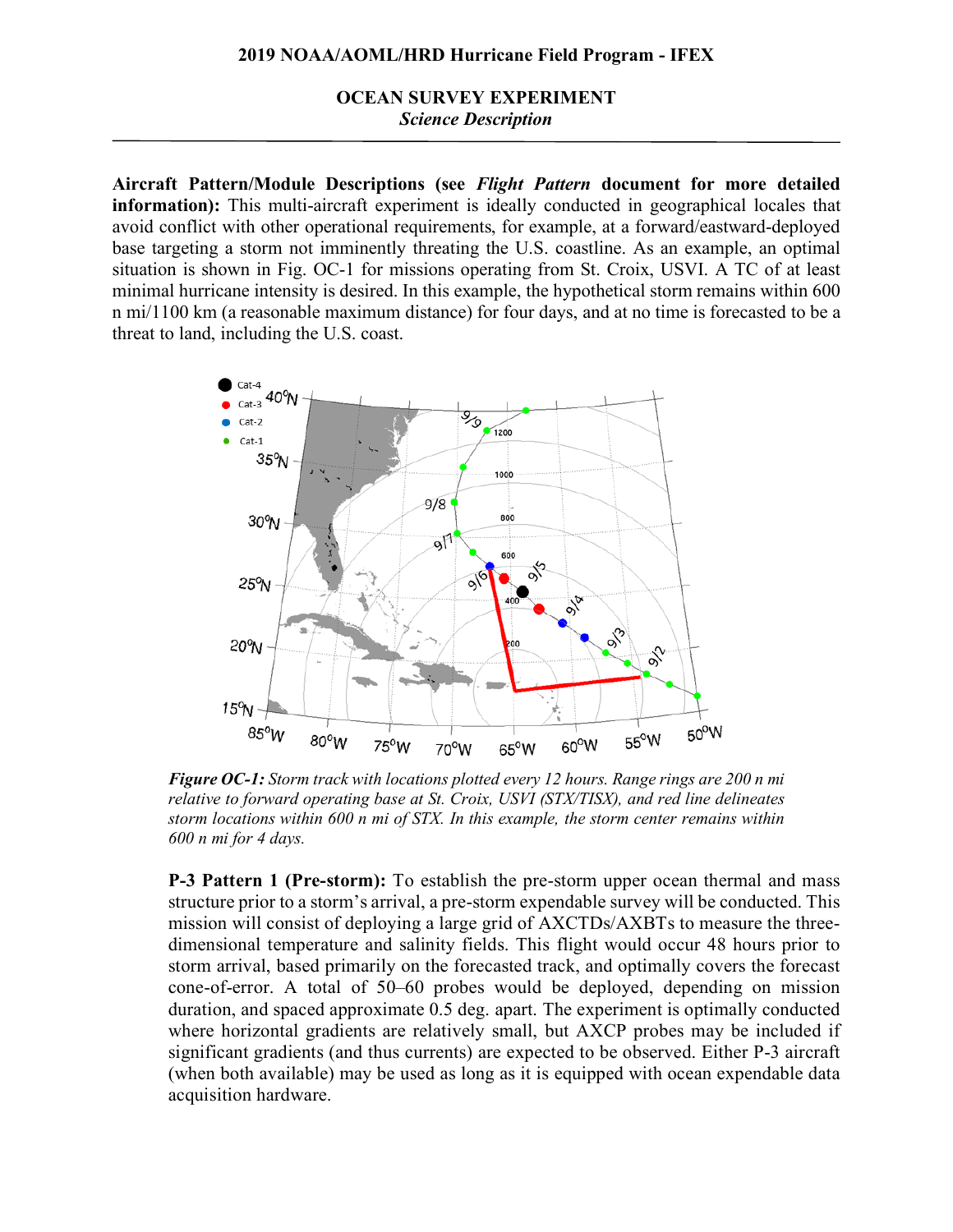## **OCEAN SURVEY EXPERIMENT** *Science Description*

**P-3 Pattern 2 (In-storm):** This mission is executed within the storm over the ocean location previously sampled This flight shall by conducted by the P-3 carrying the Wideswath Radar Altimeter (WSRA) for purposes of mapping the two-dimensional wave field. The flight pattern should be a rotated Figure-4, and up to 20 AXBTs should be deployed in combination with GPS dropwindsondes. Note that other experimental goals can and should be addressed during this mission, and a multi-plane mission coordinated with the other P-3, as well as G-IV, is desirable.

**P-3 Pattern 3 (Post-storm):** A post-storm expendable survey shall be conducted over the same geographical location to assess ocean response, with slight pattern adjustments made based on the known storm track. Approximately 60–70 probes would be deployed (depending on duration limits), consisting mainly of AXBTs/AXCPs to map the threedimensional temperature and currents, ideally 1**–**2 days after storm passage, over the same area as the pre-storm survey.

**P-3 Pattern 4 (Loop Current, Pre- and Post-storm):** For missions targeting Loop Current effect on hurricane intensity and structure, each feature-dependent survey consists of deploying 60**–**80 expendable probes, with takeoff and recovery at AOC. Pre-storm missions are to be flown one to three days prior to the TC's passage in the Loop Current. Post-storm missions are to be flown one to three days after storm passage, over the same area as the pre-storm survey. Since the number of deployed expendables exceeds the number of external sonobuoy launch tubes, profilers must be launched via the free-fall chute inside the cabin. Therefore, the flight is conducted un-pressurized at a safe altitude (6**–**8 kft).

For situations that arise in which a TC is forecast to travel outside of the immediate Loop Current region, a pre- and post-storm ocean survey focused on the official track forecast is necessary. The pre-storm mission consists of deploying AXBTs/AXCTDs on a regularly spaced grid, considering the uncertainty associated with the track forecast. A follow-on post-storm mission would then be executed in the same general area as the pre-storm grid, possibly adjusting for the actual storm motion.

**P-3 Pattern 5 (Loop Current, In-storm):** In-storm missions, when the storm is passing directly over the observation region, will typically be coordinated with other operational or research missions (e.g. Doppler Winds missions). These flights will require 20**–**40 aircraft expendables deployed for measuring sea surface temperatures, salinity and currents underneath the storm. In-storm missions will coordinate with float/drifter deployment by AFRC WC-130J aircraft. Alerts of possible deployments will be sent to the 53rd AWRO up to 5 days before deployment, with a copy to CARCAH, in order to help with preparations. Luca Centurioni (SIO) and Rick Lumpkin (PhOD) will be the primary point of contact for coordination with the 53rd WRS and CARCAH.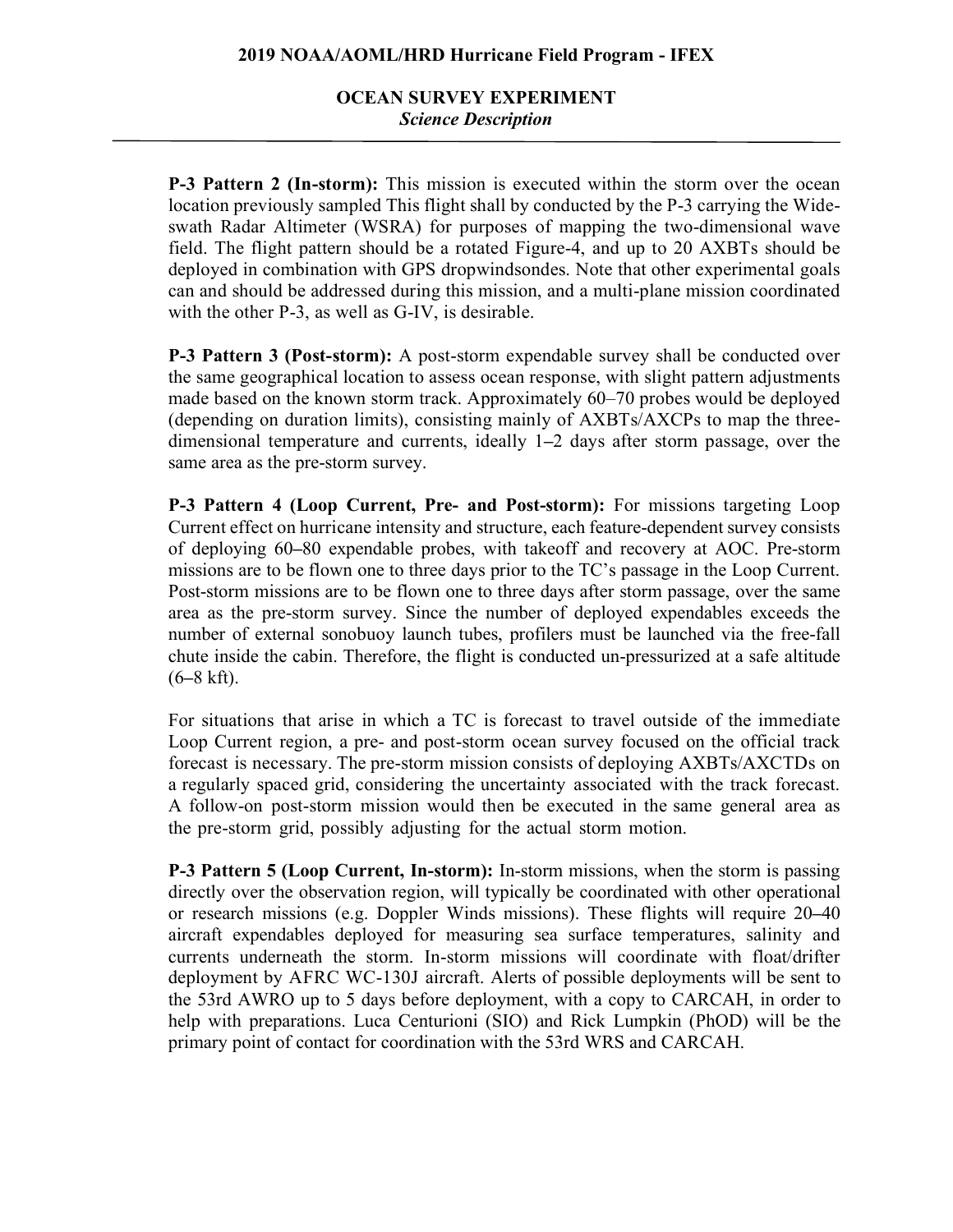# **OCEAN SURVEY EXPERIMENT** *Science Description*

**P-3 Pattern 6 (Float and Drifter):** Coordinated drifter deployments would nominally consist of 2 flights, the first deployment mission by AFRC WC-130J and the second overflight by NOAA WP-3D. An option for follow-on missions would depend upon available resources.

In Day 1, WC-130J will deploy float and drifters. In case of large uncertainties of the forecast track a single 10 node line is deployed instead. The thermistor chain drifters (ADOS) are deployed near the center of the array to maximize their likelihood of seeing the maximum wind speeds and ocean response. The Minimet drifters are deployed in the outer regions of the storm to obtain a full section of storm pressure and wind speeds. The drifter array is skewed one element to the right of the track in order to sample the stronger ocean response on the right side (cold wake). Three Lagrangian floats (E-M Apex) will be deployed along the track, 1**–**2 Radius of the maximum wind speed (RMW) and 3**–**4 RMW to measure the rapidly evolving velocity shear and extent of the vertical mixing and cooling of the surface mixed layer.

In Day 2, the P3 ocean survey should ideally be timed, so that it occurs as the storm is passing over the drifter array. The survey includes legs that follow the elements of float/drifter line at the start and near the end. The survey anticipates that the floats and drifters will have moved from their initial position since deployment and will move relative to the storm during the survey. Waypoints will therefore be determined from the real-time positions of the array elements. Each line uses 10 dropwindsondes, one at each end of the line; and two at each of the 4 floats, the double deployments are done to increase the odds of getting a 10 m data. The rest of the survey consists of 8 radial lines from the storm center. Dropwindsondes are deployed at the eye, at half RMW, at RMW, at twice RMW and at the end of the line, for a total of 36 releases. Aircraft expendables are deployed from the sonobuoy launch tubes at the eye, at RMW and at 2 RMW. This array is focused at the storm core where the strongest air-sea fluxes occur; the buoy and float array will fill in the SST field in the outer parts of the storm.

It is highly desirable that this survey be combined with an SRA surface wave survey because high quality surface wave measurements are essential to properly interpret and parameterize the air-sea fluxes and boundary layer dynamics, and so that intercomparisons between the float wave measurements and the SRA wave measurements can be made. In addition, the directional wave measurements from the WSRA, when combined with current measurements from AXCPs or E-M Apex floats, provide structural observations of the effect of surface waves on the oceanic planetary boundary layer processes.

If the storm remains strong and its track remains over water, a second or possibly third oceanographic array may be deployed, particularly if the predicted track lies over a warm ocean feature predicted to cause storm intensification. The extended arrays will consist entirely of thermistor chain and Minimet drifters, with 7**–**10 elements in a single line. As with the main mission, the spacing and length of the line will be set by the size of the storm and the uncertainty in the forecast track.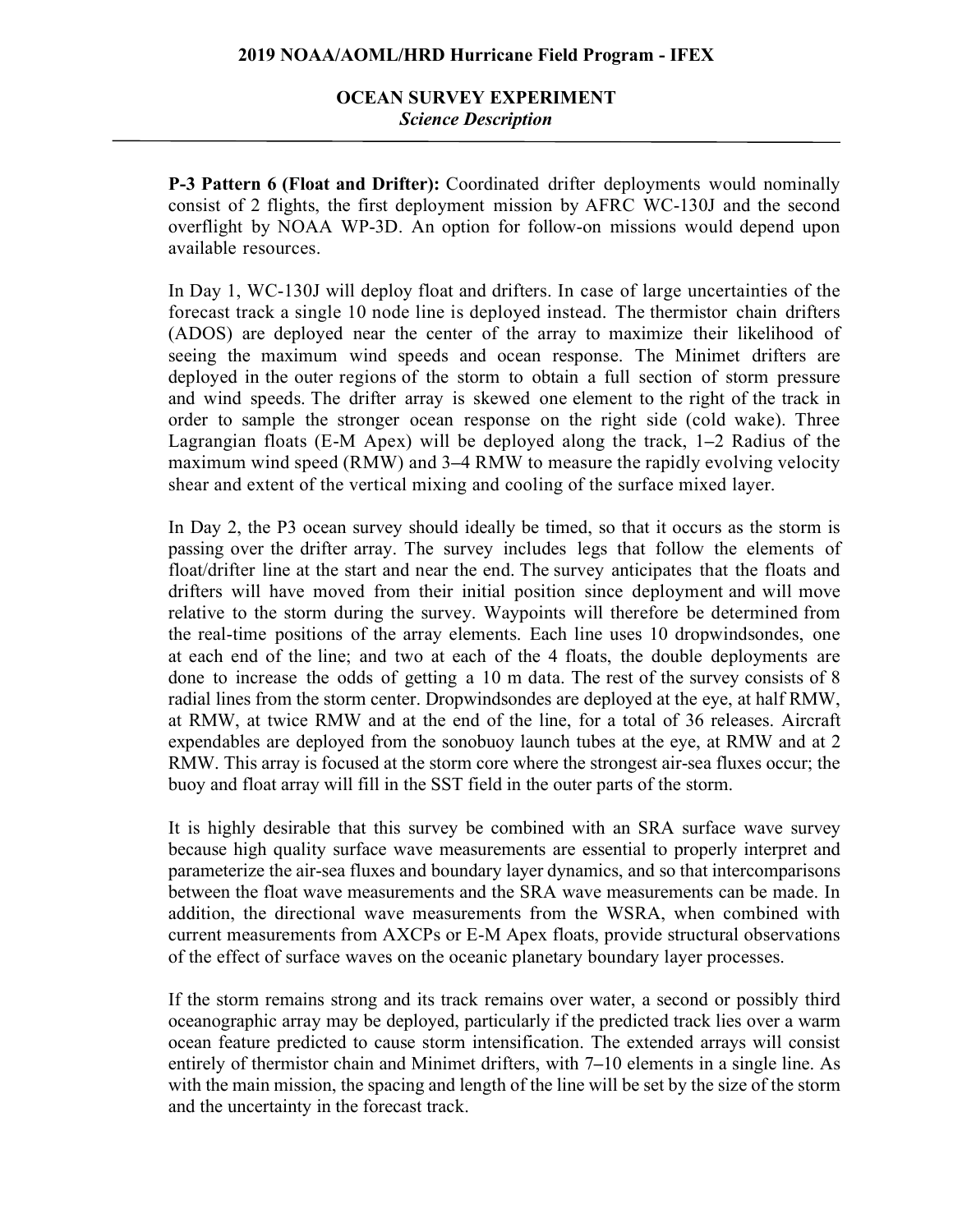### **2019 NOAA/AOML/HRD Hurricane Field Program - IFEX**

## **OCEAN SURVEY EXPERIMENT** *Science Description*

**Links to Other Experiments/Modules:** The pre- and post-storm versions of this experiment can be flown in conjunction with the ADM-Aeolus Satellite Validation Module. The in-storm P-3 pattern can be flown in conjunction with most *Early*, *Mature*, and *End Stage* experiments.

**Analysis Strategy:** Upper-ocean three-dimensional thermal, salinity, and current structures will be measured from P-3 aircraft with airborne expendable bathythermographs (AXBT), conductivity–temperature–depth sensors (AXCTD), and current profilers (AXCP). Specifically, AXBT data will be acquired to ~400-m depth, compared to 1000m and 1500m for AXTCD and AXCP data, respectively. Additionally, measurements will be made using arrays of profiling and Lagrangian floats (APEX-EM) and drifters deployed by AFRC WC-130J aircraft in a manner similar to that used in the 2003 and 2004 CBLAST program (Black et al. 2007). Additional deployments have since refined the instruments and the deployment strategies. MiniMet drifters will measure SST, surface pressure and wind speed and direction. Thermistor chain Autonomous Drifting Ocean Station (ADOS) drifters add ocean temperature measurements to 150m. All drifter data is reported in real time through the Global Telecommunications System (GTS). Flux Lagrangian floats will measure temperature, salinity, oxygen and nitrogen profiles to 200m, boundary layer evolution and covariance fluxes of most of these quantities, windspeed and scalar surface wave spectra. E-M Lagrangian floats will measure temperature, salinity and velocity profiles to 200m. Profile data will be reported in real time on GTS.

The basic analysis follows that presented in recent observational studies of TC-ocean interaction (Shay et al. 1992; 1994; 2000; Shay and Uhlhorn 2008; Halliwell et al. 2011; Zhang et al. 2011, 2013, 2015; Sanabia et al. 2013; Jaimes et al. 2015; 2016; Lumpkin 2016). These analyses include: estimate of sea surface cooling after the storm; estimate of change in the ocean mixed layer depth and ocean heat content (relative to the  $26^{\circ}$ C isotherm depth) during and after the storm; computation of surface fluxes using the bulk method; estimate of ocean current change during and after the storm, with emphasis in upwelling processes and vertical shear development; and evaluation of the surface-layer and boundary-layer structure in operational hurricane models using the observational data collected in this experiment.

### **References:**

- Halliwell, G., L. K. Shay, J. K. Brewster, and W. J. Teague, 2011: Evaluation and sensitivity analysis to an ocean model to hurricane Ivan. *Mon. Wea. Rev.***139**, 921-945.
- Lumpkin, R.: Global Characteristics of Coherent Vortices from Surface Drifter Trajectories. *J. Geophys. Res.-Oceans*, **121**, 1306–1321, http://dx.doi.org/10.1002/2015JC011435.
- Jaimes, B., L. K. Shay and E. W. Uhlhorn, 2015: Observed enthalpy fluxes during the rapid intensity change of hurricane Earl. *Mon. Wea. Rev.*, **131**, 111-131.
- Jaimes, B., L. K. Shay and J. K. Brewster, 2016: Observed Air-Sea Interactions in Tropical Cyclone Isaac Over Loop Current Mesoscale Eddy Features *Dyn. Atmos. Ocean.*, **76**, 306-324.